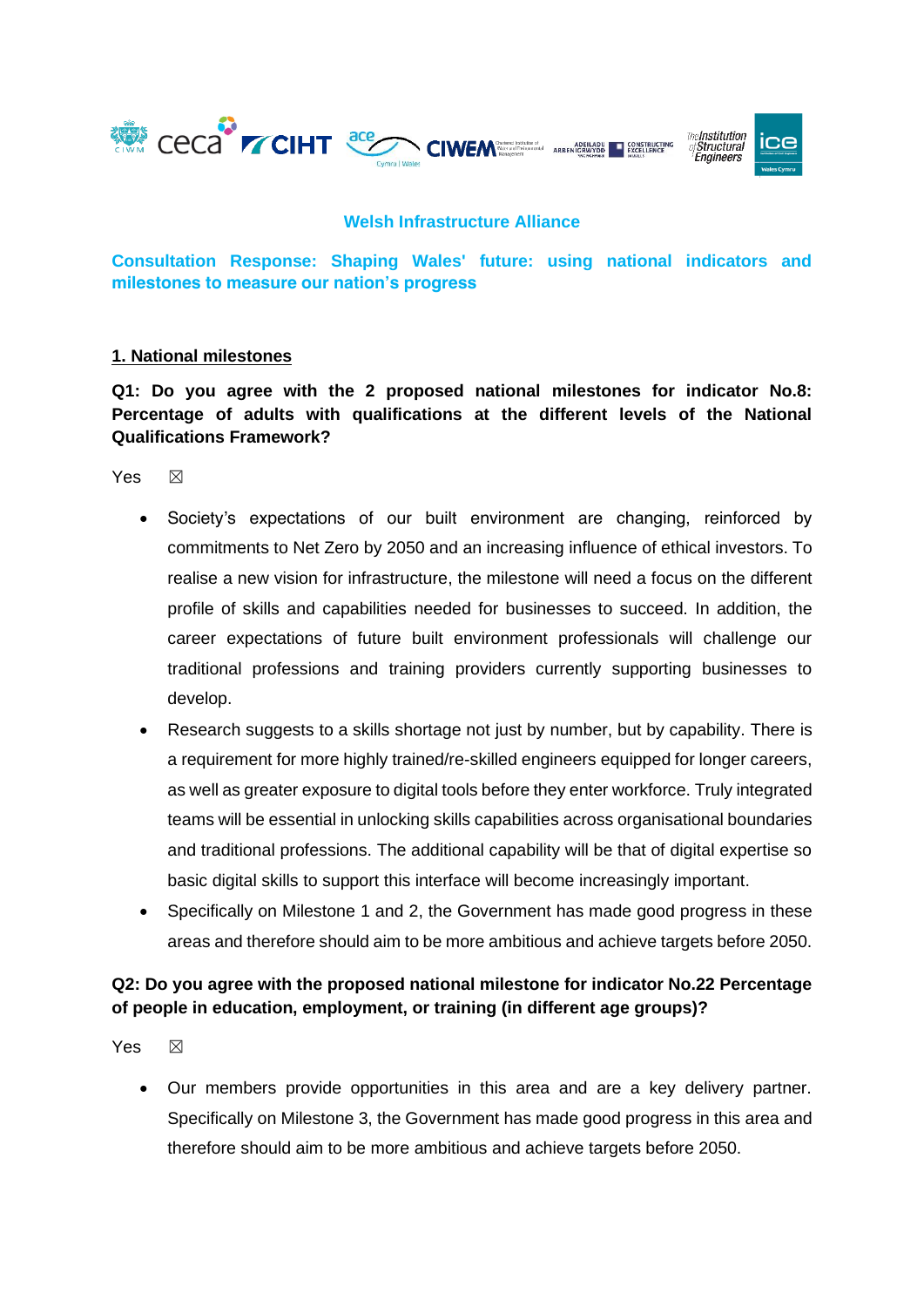# **Q3: Do you agree with the proposed national milestone for indicator No.21 Percentage of people in employment?**

Yes  $\boxtimes$ 

• WIA members employ thousands in Wales (and across the UK) and many more worldwide, contributing billions of pounds to the Welsh and UK economy. However, the buildings they create actively contribute even more per year in GVA.

# **Q4: Do you agree with the proposed national milestone for Indicator No.17 - Pay Equality – for gender, ethnicity, and disability?**

• N/A

**Q5: Do you agree with the proposed national milestone for indicator No.5 Percentage of children who have fewer than 2 healthy lifestyle behaviours?**

• N/A

# **Q6: Do you agree with the proposed national milestone for indicator No.14 Ecological Footprint of Wales?**

Yes  $\boxtimes$ 

- We welcome the focus in this milestone on 'using fair share', but would welcome greater clarity on what is proportionate use and how this will be measurable.
- As part of this milestone, consideration should also be given to the resource needs of other countries and how, where possible, we ensure the sustainable use of resources – so depleting resources are replenishing.
- More generally, we welcome the extra focus on net zero. There is the opportunity to go further and look at embedding international declarations within the indicators (for example, those agreed at the forthcoming COP conference.
- The Government should consider linking indicator 14 and 41, given that declaration of both a climate and biodiversity emergency. At present, the wellbeing indicators are different.

# **Q7: Do you agree with adopting the existing Net-Zero greenhouse gas emissions target as a national milestone?**

Yes  $\boxtimes$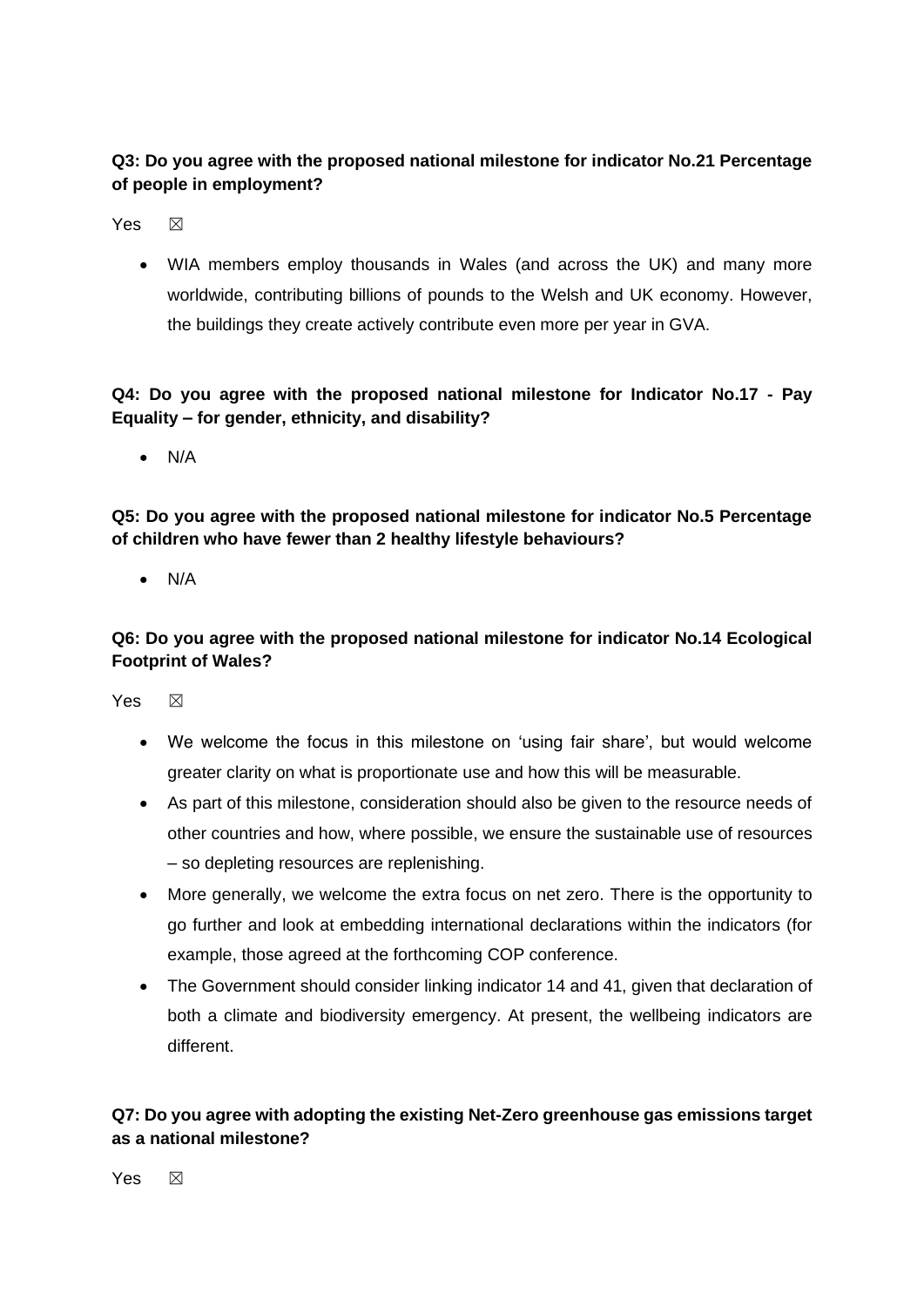• As above in question 6

## **Q9: How do you think we should communicate the national milestones and national well-being indicators with the people and communities of Wales?**

- WIA members represent thousands of key stakeholders operating in key sectors of the Welsh economy. Their collaboration with the Well-being of Future Generations (Wales) Act 2015, and the milestones/indicators outlined in this consultation document is key to success.
- We would welcome simple communications to ensure key messages (including strategies/asks) can be disseminated effectively across Welsh society. Additionally, we would welcome feedback on how the Government intends to closely track progress against these milestones, particularly as many are long-term and could be impacted by short-term trend changes (for example, the impact of the Covid-19 pandemic).

## **2. National indicators**

## **Mode of travel**

# **Q11: Do you think an indicator on mode of travel should be added to the existing national indicator set?**

Yes  $\boxtimes$ 

- The consultation document asks us to decide between two options with regards to this indicator:
	- a) focused on active travel, for example the percentage of people who actively travel or percentage of journeys that are by active travel.
	- b) focused on decarbonisation, for example percentage of journeys that use a sustainable mode. The 'Llwybr Newydd: the Wales Transport Strategy 2021' sets out plans for the transport system in Wales over the next 20 years. It has a focus on the need for fewer cars on roads, and sets a target to increase the proportion of journeys being made using public transport, walking, or cycling. A new Wales National Travel Survey is proposed that will provide data on journey mode share and enable progress to be measured.
- We would welcome the greater focus on 'decarbonisation', rather than on active travel alone. We welcome the progress with active travel initiatives across the country, but urge the Government to take a holistic view on the solutions needed in other parts of the country and how they link to the net zero challenge (for example, the movement of freight, reduction in speed limits).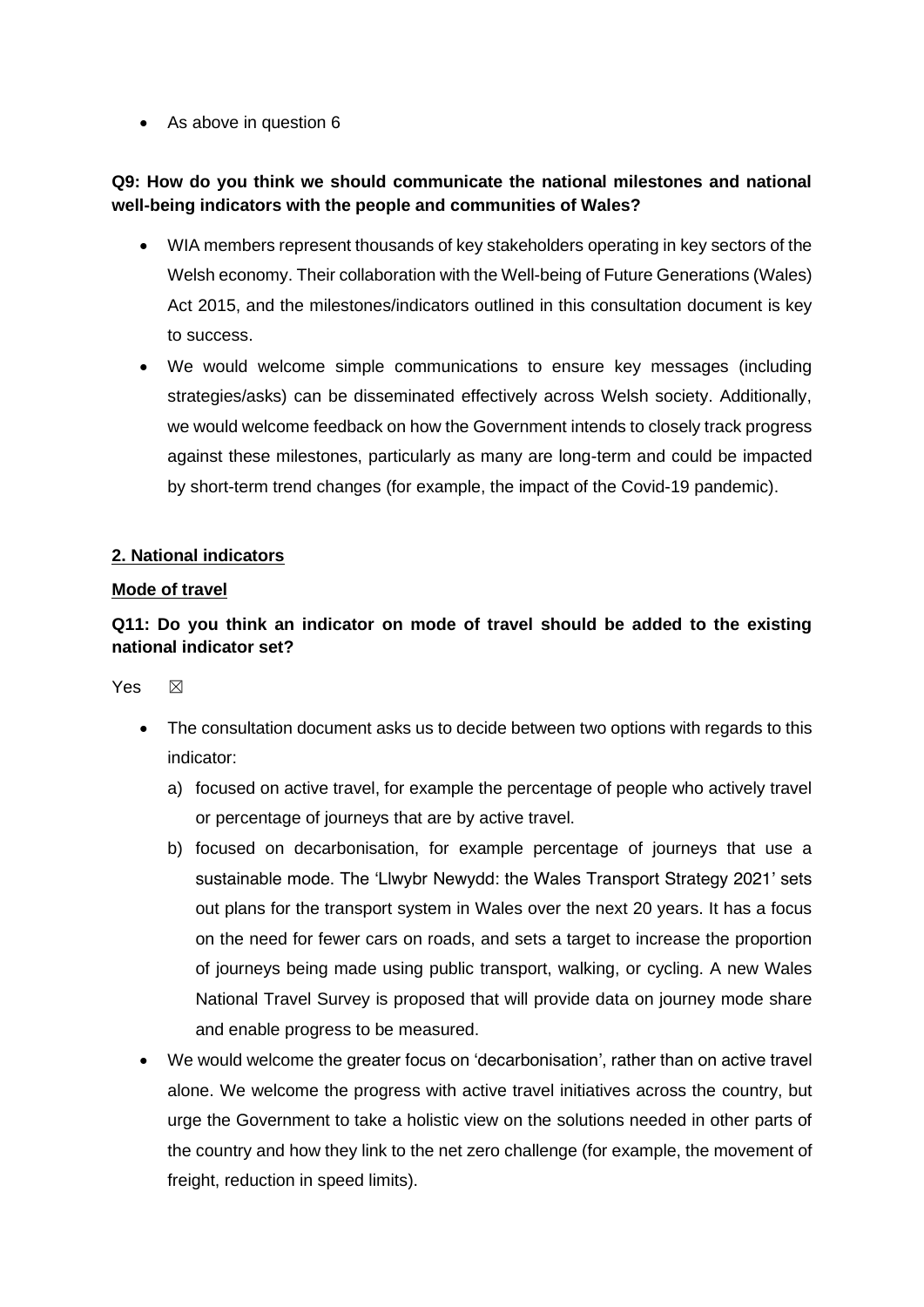- How society responds to the Net Zero challenge is the biggest question of our time. The government has committed to cutting greenhouse emissions to net zero and in doing so is playing its part in capping global heating at 1.5 degrees, thus mitigating the worst effects of climate change. Like all businesses, WIA members will need to change the way they work on a day-to-day basis.
- Many WIA members have signed the 'Pledge to Net Zero', the environmental industry's global commitment, requiring science-based targets from its signatories to tackle greenhouse gas emissions within their organisations. The pledge recognises the need for those in the environmental sector to demonstrate leadership and take strong actions to mitigate the most significant impacts of climate change
- The 'Are We Ready' report, published by WIA member ACE, polled more than 130 Net Zero and sustainability experts who work across different areas of the built environment. The findings show few sectors rating highly with common challenges such as client business models being incompatible with Net Zero pathways, and disconnects between different regulators: [https://www.acenet.co.uk/media/6444/are](https://www.acenet.co.uk/media/6444/are-we-ready-delivering-net-zero-in-the-built-environment.pdf)[we-ready-delivering-net-zero-in-the-built-environment.pdf](https://www.acenet.co.uk/media/6444/are-we-ready-delivering-net-zero-in-the-built-environment.pdf)
- ICE's primary focus is on Net Zero, not just for the current year but going forward for at least the next five years. Changes have been made to the training of all Civil Engineers, accredited College and University courses (by changing the Joint Board of Moderators' requirements – JBM) to prioritise Sustainable Development theory, practice, and leadership The Professional standards in this area will increase from 2022 going forward.
- The focus on decarbonisation, rather than active travel alone, is an opportunity for the government to consider the economic impact and opportunity of net zero, and consider technological solutions particularly for transport.
- The weather and topography in Wales can discourage people from walking and cycling and these factors need to be considered when promoting modal shift.

## **Minimum digital living standard**

**Q12: Do you think an indicator on a minimum digital living standard should be added to the existing indicator set?**

Yes  $\boxtimes$  $No$   $\Box$ 

#### **Indicator 33 - Percentage of dwellings with adequate energy performance**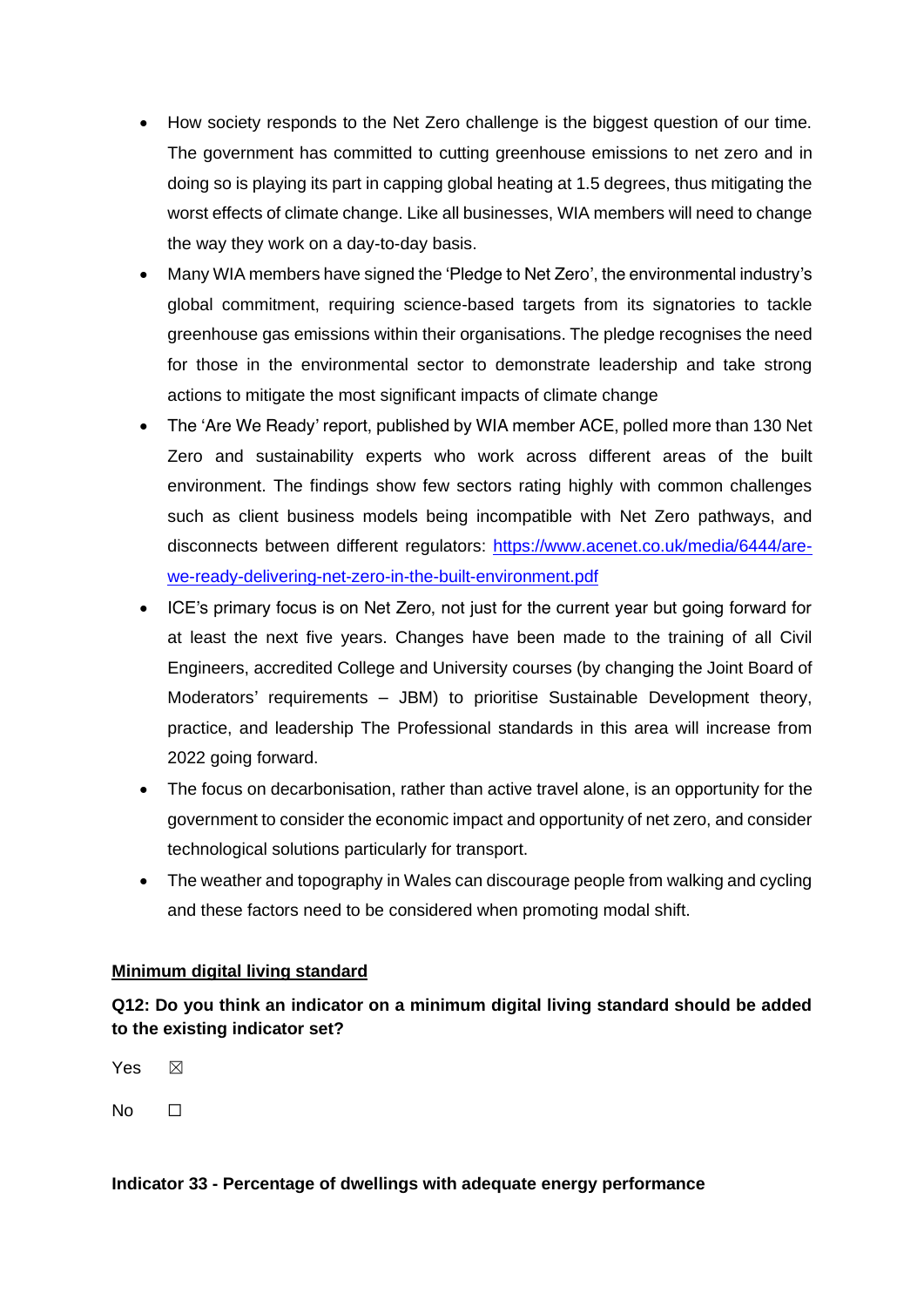(measured using the Standard Assessment Procedure)

Q13: Do you think indicator 33 "percentage of dwellings with adequate energy performance" should be changed?

Yes  $\boxtimes$ 

- In principle, we support the change for this indicator. However, this should incorporate businesses, transport, and others to ensure the milestone has further reach than just the percentage of dwellings.
- SonARR (NRW) quotes that: *The 1.4 million homes of Wales are still responsible for 27% of the nation's annual energy consumption (BEIS, 2017).*
- *There has been a 23% fall in domestic sector energy intensity use between 2000 and 2019 (BEIS, 2020b), due to improvements in the energy efficiency of homes and regulations (BEIS, 2019d). However, the majority of homes remain far short of the government's aspirational target for higher efficiency and UK properties are among the*  least well insulated in Europe (Halden-Pratt, 2020; Timperley, 2019; BPIE, 2019).
- *In 2018, 12% or 155,000 of Welsh households lived in fuel poverty (WAO, 2019). Of this figure, 2% or 32,000 households lived in severe fuel poverty. Many of these homes were built in pre-1919 and have low energy performance rating or lack of central heating (Welsh Government, 2018b).*
- *Building Regulations are also devolved to Wales, and the Welsh Government consulted on changes to building regulations which has potential to improve the energy efficiency for new homes.*
- *To achieve the Net Zero Target, the UK and Wales need to drastically improve the heat efficiency of homes and buildings and transition to either low carbon electricity or hydrogen or both.*

## **Additional gaps to the national indicator set**

### **Q14: We would also welcome your views on any further gaps you feel the COVID-19 pandemic may have highlighted in the way we measure progress towards our wellbeing goals?**

- A new indicator with regards to enhancing biodiversity and ecosystem resilience. This would provide a clear link to the Government's Environment Act.
- A new indicator with regards to improving communities and society as a whole. This would provide an opportunity to expand the focus beyond jobs and opportunities to wider community requirements (for example, amenities).
- A new approach linking the focus on indicators to regional inequalities/disparities.
- A new indicator with regards to upgrading existing infrastructure (retrofitting etc)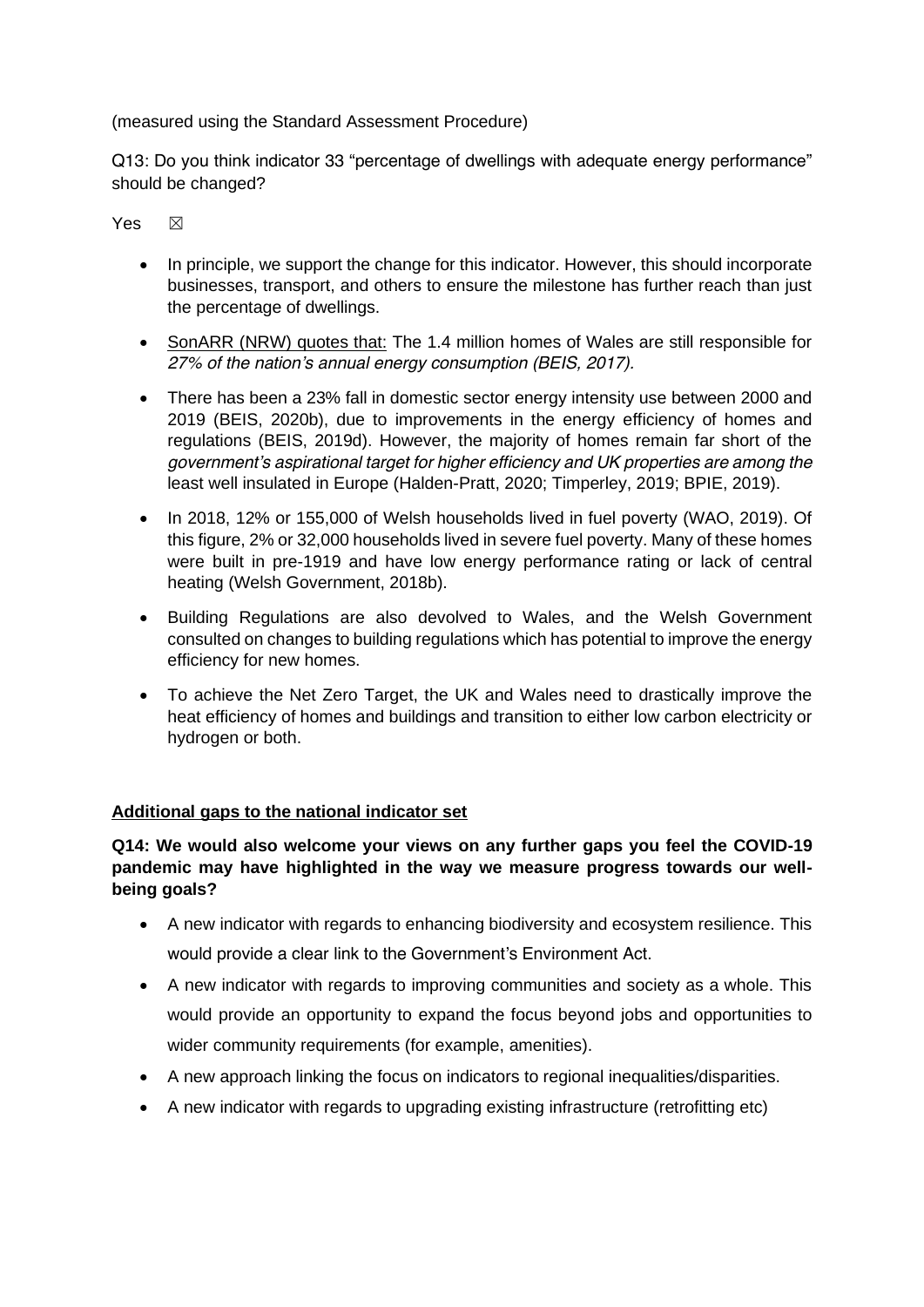**Q15: We would like to know your views on the effects that this policy would have on the Welsh language, specifically on opportunities for people to use Welsh and on treating the Welsh language no less favourably than English.**

• N/A

**Q16: Please also explain how you believe the proposed policy could be formulated or changed so as to have positive effects or increased positive effects on opportunities for people to use the Welsh language and on treating the Welsh language no less favourably than the English language, and no adverse effects on opportunities for people to use the Welsh language and on treating the Welsh language no less favourably than the English language.**

• N/A

**Q17: We have asked a number of specific questions. If you have any related issues which we have not specifically addressed, please use this space to report them:**

• N/A

**Responses to consultations may be made public. To keep your response anonymous (including email addresses) tick the box.**

Keep my response anonymous  $\Box$ 

Email completed form to: [ShapingWalesFuture@gov.wales](mailto:ShapingWalesFuture@gov.wales)

Deadline: midnight 26 October 2021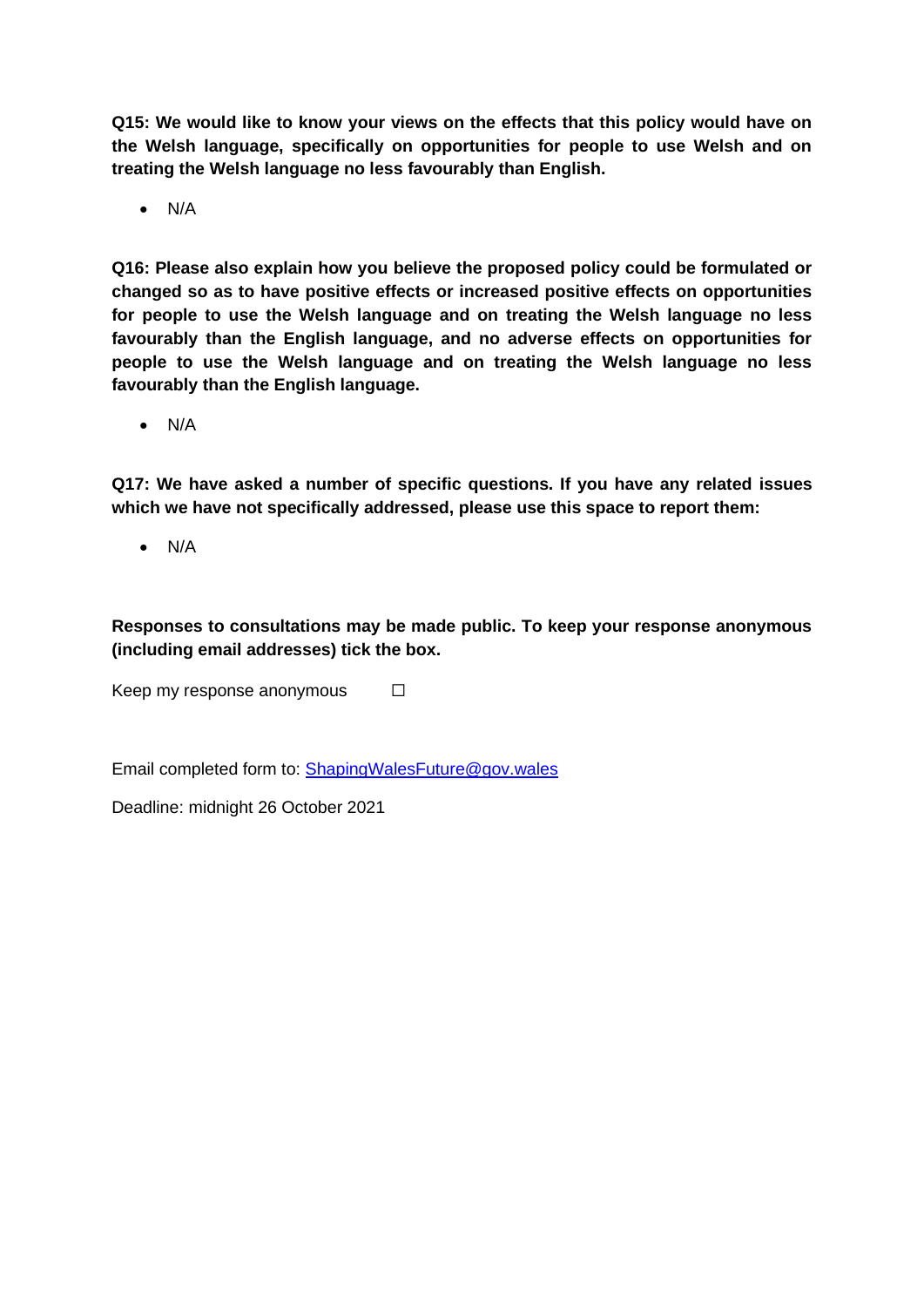## **Notes: Members of the Welsh Infrastructure Alliance (WIA):**

#### **Institution of Civil Engineers (ICE)**

Founded in 1818, the Institution of Civil Engineers (ICE) is a UK-based international organisation with over 95,000 members in the UK, some 3,700 members in Wales, ranging from students to professionally qualified civil engineers. As an educational and qualifying body, with charitable status under UK law, we support our members throughout their careers, and help society to have trust and confidence in infrastructure professionals.

Under our Royal Charter, ICE has become recognised worldwide for its excellence as a centre of learning, a public voice for the profession and a leading source of expertise in infrastructure and engineering policy.

### **Association of Consulting Engineers (ACE)**

Association of Consultancy and Engineering (ACE) – Trade association for the UK's professional consultancies and engineering companies operating in the social and economic infrastructure sectors championing infrastructure to government and other stakeholders, representing the views of around 450 members. Our members employ over 60,000 in UK and 250,000 worldwide, contributing more than £15 billion to the UK economy.

#### **Chartered Institution of Highways and Transportation (CIHT)**

The Chartered Institution of Highways & Transportation (CIHT) is a charity, learned society and membership body with 12 UK nations / regions and a number of international groups. CIHT represents and qualifies professionals who plan, design, build, manage, maintain and operate transport and infrastructure. CIHT offer routes to qualifications including Chartered Engineer, Incorporated Engineer and Engineering Technician, the SoRSA Certificate of Competency and Transport Planning Professional. CIHT is the leading voice of the highways and transportation infrastructure profession. We are the prime source of advice for national and local government and other strategic stakeholders when they are seeking technical expertise and knowledge to guide future policy and investment.

#### **Chartered Institution of Water and Environmental Management (CIWEM)**

CIWEM represents and supports a community of thousands of members and organisations in over 89 countries who are dedicated to improving water and environmental management for the benefit of the public. Our aim is to work towards a safer, more sustainable world. Our mission is to build a global community of water and environmental professionals dedicated to working for the public benefit.